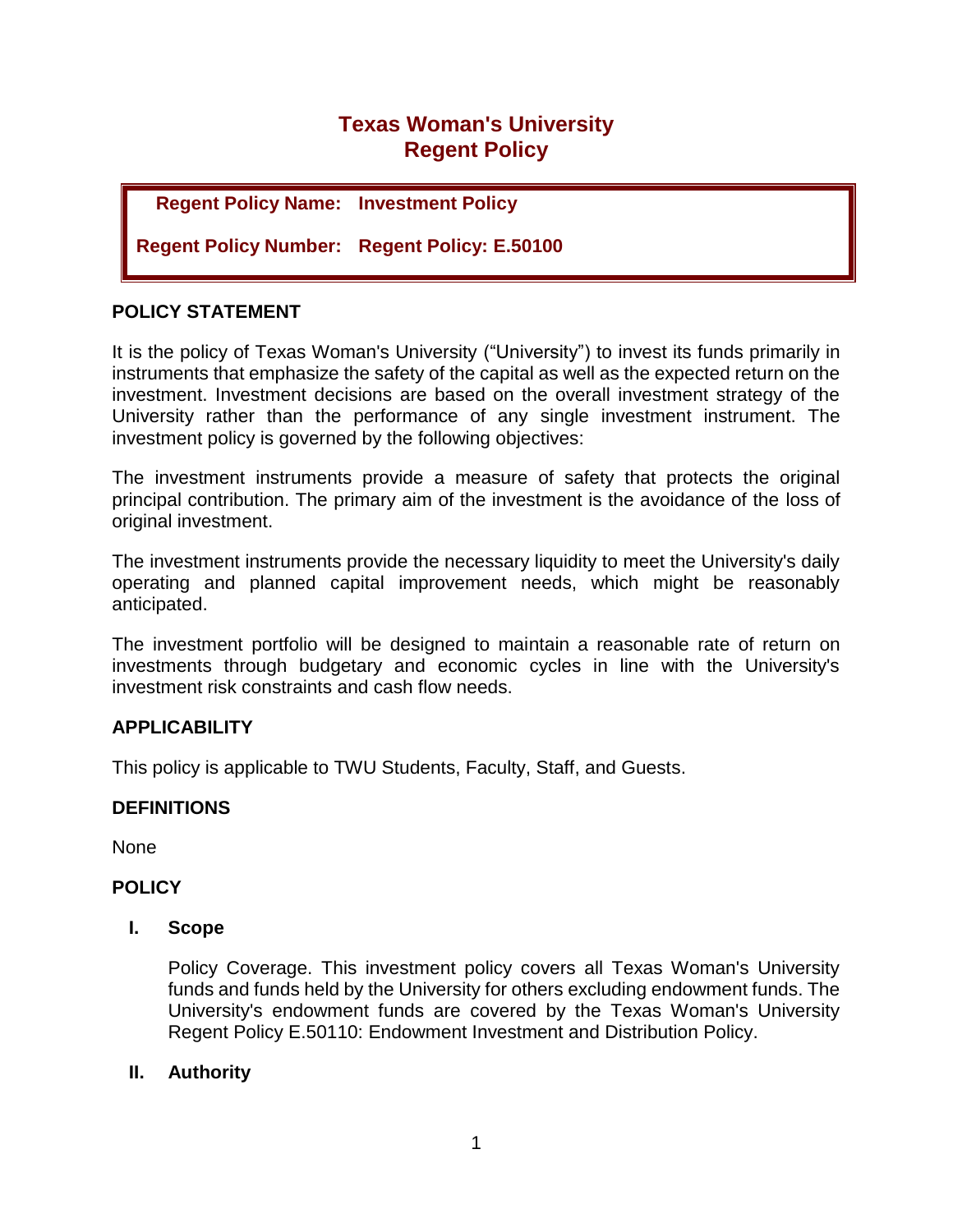Authority. The Public Funds Investment Act of the State of Texas (*Texas Gov't Code* 2256) (the "PFIA" or the "Act") requires the governing body of Texas Woman's University to adopt a written investment policy and strategy, review the policy and strategy not less than annually, appoint an Investment Officer, and adopt internal controls to safeguard the University's funds. The Public Funds Collateral Act (*Texas Gov't Code* 2257) sets the standards for collateralization of public funds in Texas.

## **III. Standard of Care**

Standard of Care. Investments shall be made with judgment and care, under circumstances then prevailing, that a person of prudence, discretion and intelligence would exercise in the management of their own affairs, not for speculation, but for investment, considering the probable safety of capital and the probable income to be derived.

## **IV. Strategy**

- Section 1 Investment Strategy. The investment strategy includes a portfolio of funds designed to meet the short-term, intermediate-term, and the long-term cash needs of the University yielding a reasonable market return. Adequate diversification of the high credit quality investment instruments is necessary to preserve principal from unnecessary risk of loss. The marketability of investment instruments and staggered maturity dates ensure the liquidity of funds needed to meet the cash needs of the University. This investment strategy applies to all fund groups.
- Section 2 Contracting with Another Institution. The board may contract with another institution(s) to invest all or part of the university's funds in accordance with Texas Education Code Sec. 51.0031. Funds invested with a qualifying institution authorized by Texas Education Code Sec. 51.0031 will be invested pursuant to the qualifying institution's investment policy.

### **V. Authorized Investments**

### Section 1 Authorized Investment Instruments Include:

1.1 Direct obligations of the United States or its agencies and instrumentalities, and other obligations, the principal and interest of which are unconditionally guaranteed or insured by, or backed by the full faith and credit of the United States or its respective agencies and instrumentalities, including obligations that are fully guaranteed or insured by the Federal Deposit Insurance Corporation or by the explicit full faith and credit of the United States.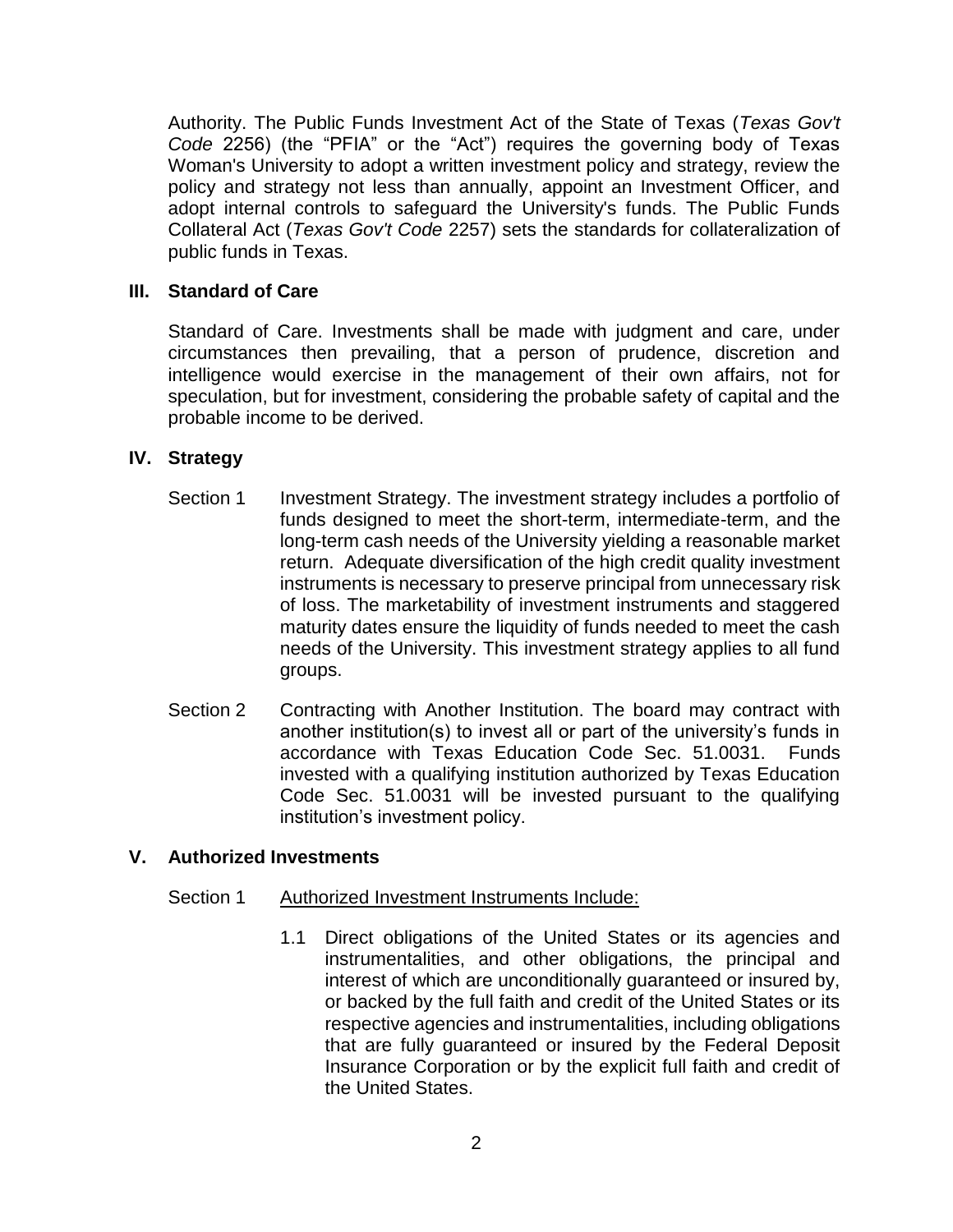- a. Direct obligations of states and local governments rated not less than Aa3 or its equivalent (long-term rating) or an equivalent short-term rating by at least one nationally recognized investment rating firm.
- 1.2 Fully collateralized certificates of deposit or share certificates issued by a depository institution or broker that has its main office or a branch in the State of Texas and that contractually agrees to place funds in federally insured depository institutions in accordance with the conditions prescribed in Section 2256.010(b) of the PFIA.
- 1.3 Fully collateralized repurchase agreements in accordance with the conditions prescribed in Section 2256.011 of the PFIA
	- a. Has a defined termination date not to exceed three (3) years,
	- b. Are secured by a combination of cash and/or obligations (including letters of credit) of the United States or its agencies and instrumentalities.
- 1.4 Repurchase agreements must be purchased through a primary government securities dealer, as defined by the Federal Reserve, or any financial institution doing business in the State of Texas and executed under a Master Repurchase Agreement.
	- a. Additionally, the cash or securities purchased must have a market value greater than or equal to 103% at the time the investment is made and throughout the terms of the repurchase agreement and be held in the University's name and deposited with a third party or the University.
- 1.5 Bankers' acceptances that meet the following criteria. The acceptance has a maturity date of 270 days or less from the issuance date. The acceptance is liquidated in full at maturity. It is eligible for use as collateral for borrowing from a Federal Reserve Bank. It is accepted by a bank organized under the laws of the United States or any state. The short term obligations of the bank or its largest subsidiary, if a bank holding company, are rated A-1 or P-1 by at least one nationally recognized credit rating agency;
- 1.6 Interest-bearing banking deposits that are guaranteed or insured by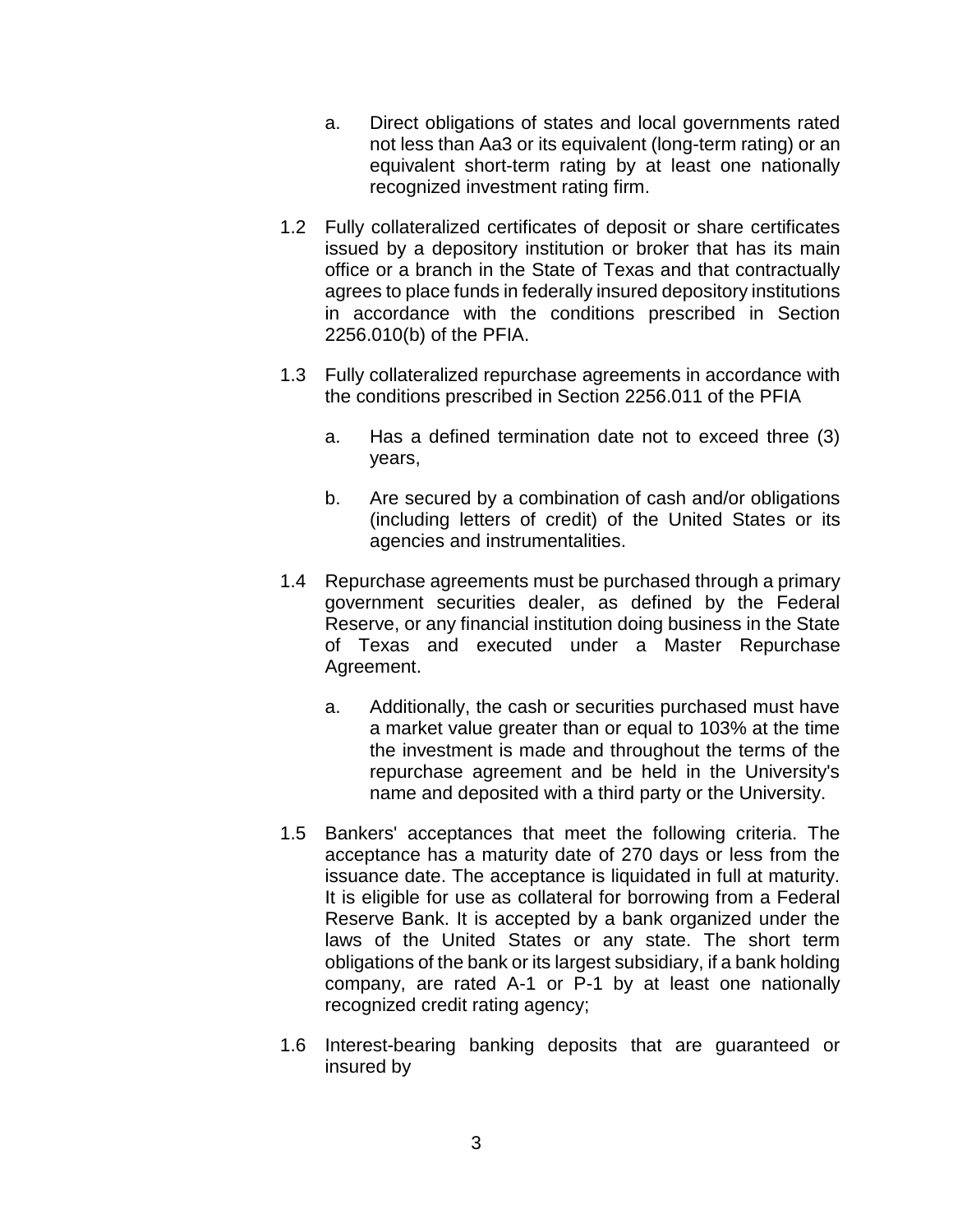- a. The Federal Deposit Insurance Corporation or its successor; or
- b. The National Credit Union Share Insurance Fund or its successor;
- 1.7 Commercial paper with a maturity date of 270 days or less from the issuance date and is rated A-1 or P-1 by both Moody's and Standard and Poor's.
- 1.8 No-load money market funds which are registered with and regulated by the Securities and Exchange Commission (SEC), provides the University with a prospectus and other information required by the Securities Exchange Act of 1934 (15 *U.S.C.* Section 78a et seq.) or the Investment Company Act of 1940 (15 *U.S.C.* Section 80a-1 et seq.), that meets the requirements of the PFIA and in addition:
	- a. Are rated not less than Aaa or an equivalent rating by at least one nationally recognized rating service. A rating is not required for a sweep account investment.
	- b. Have provided the University with a prospectus and other information as may be required by law.
- 1.9 No-load mutual funds which are registered and regulated by the Securities and Exchange Commission, that meet the requirements of the PFIA and have provided the University with an offering circular and other information required by the PFIA.
- 1.10 Guaranteed Investment Contracts for bond proceeds, if the guaranteed investment contract:
	- a. Has a defined termination date;
	- b. Secured by obligations of the United States or its agencies or instrumentalities in an amount at least equal to 102% market value of the amount of bond proceeds invested under the contract; and
	- c. Is pledged to the University and deposited with the University or with a third party selected and approved by the University.
- 1.11 Bond proceeds, other than bond proceeds representing reserves and funds maintained for debt service purposes, may not be invested in a guaranteed investment contract with a term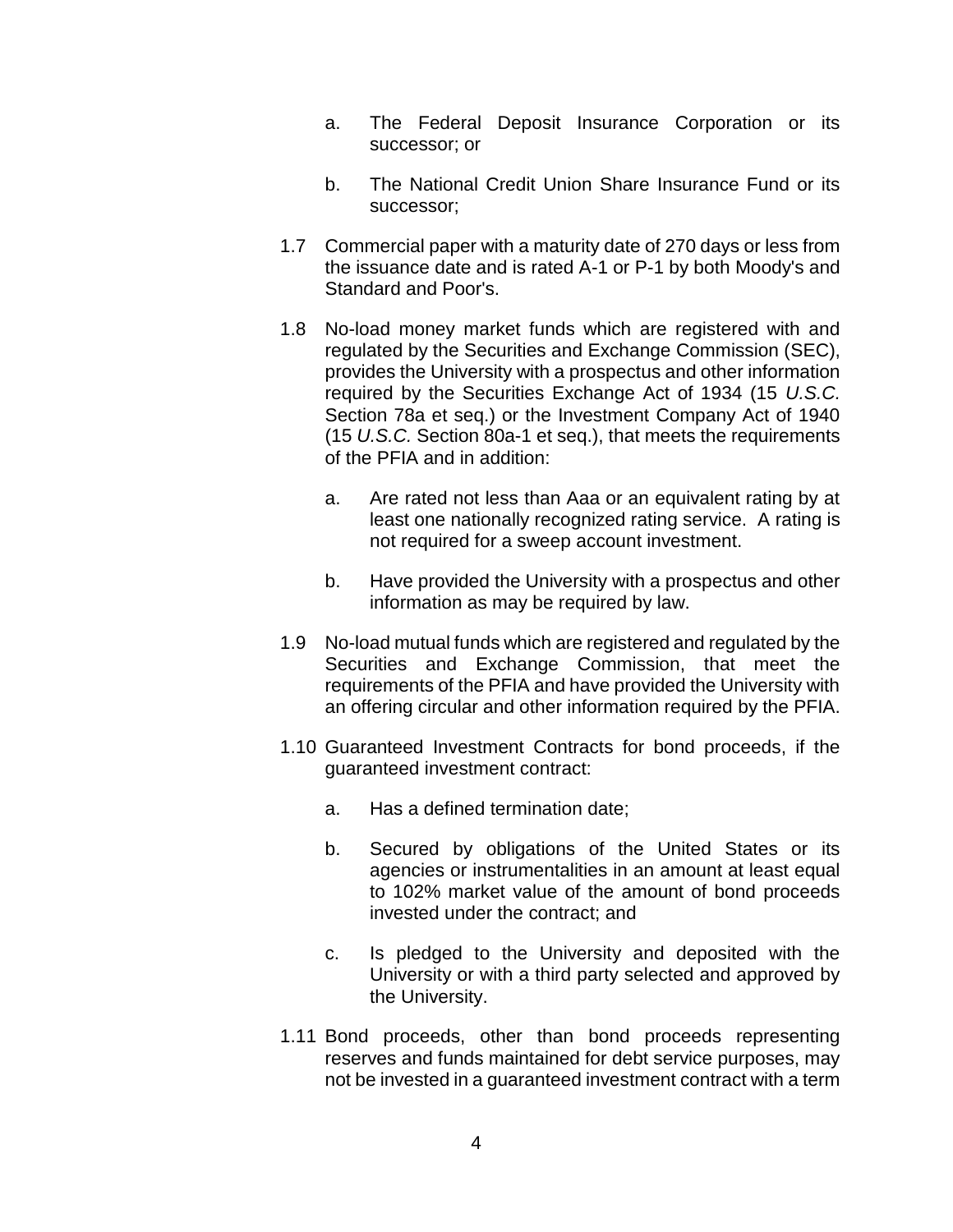of longer than five years from the date of issuance of the bonds. To be eligible as an authorized investment:

- a. The Board of Regents of the University must specifically authorize guaranteed investment contracts as an eligible investment in the order, ordinance or resolution authorizing the issuance on bonds;
- b. The University must receive bids from at least three separate providers with no material financial interest in the bonds from which the proceeds were received;
- c. The University must purchase the highest yielding guaranteed investment contract for which a qualifying bid is received;
- d. The price of the guaranteed investment contract must take into account the reasonable expected drawdown schedule for the bond proceeds to be invested; and
- e. The provider must certify the administrative costs reasonably expected to be paid to third parties in connection with the guaranteed investment contract;
- 1.12 Local government investment pools which are organized in conformity with Chapter 791 (Inter local Cooperation Contracts Act) and meet the requirements of the PFIA. A public fund investment pool must be (continuously) rated AAA or AAA-m or at an equivalent rating by at least one nationally recognized rating service. A pool approved by the governing Board shall invest its funds in investment types consistent with the Act and the pool's own adopted investment policies and objectives. An approved pool is not required to invest its funds in investment types according to the investment policies and objective adopted by its participants.
- 1.13 Cash management and fixed income funds sponsored by organizations exempt from income tax under Section 501(f), *Internal Revenue Code* of 1986 (26 *U.S.C.* Section 501 (f));
- 1.14 Corporate bonds, debentures, or similar debt obligations rated by either Moody's (and) or Standard and Poor's in one of the two higher long-term rating categories without regard to gradations within those categories.
- 1.15 A Securities Lending Program is an authorized investment if it meets the following conditions: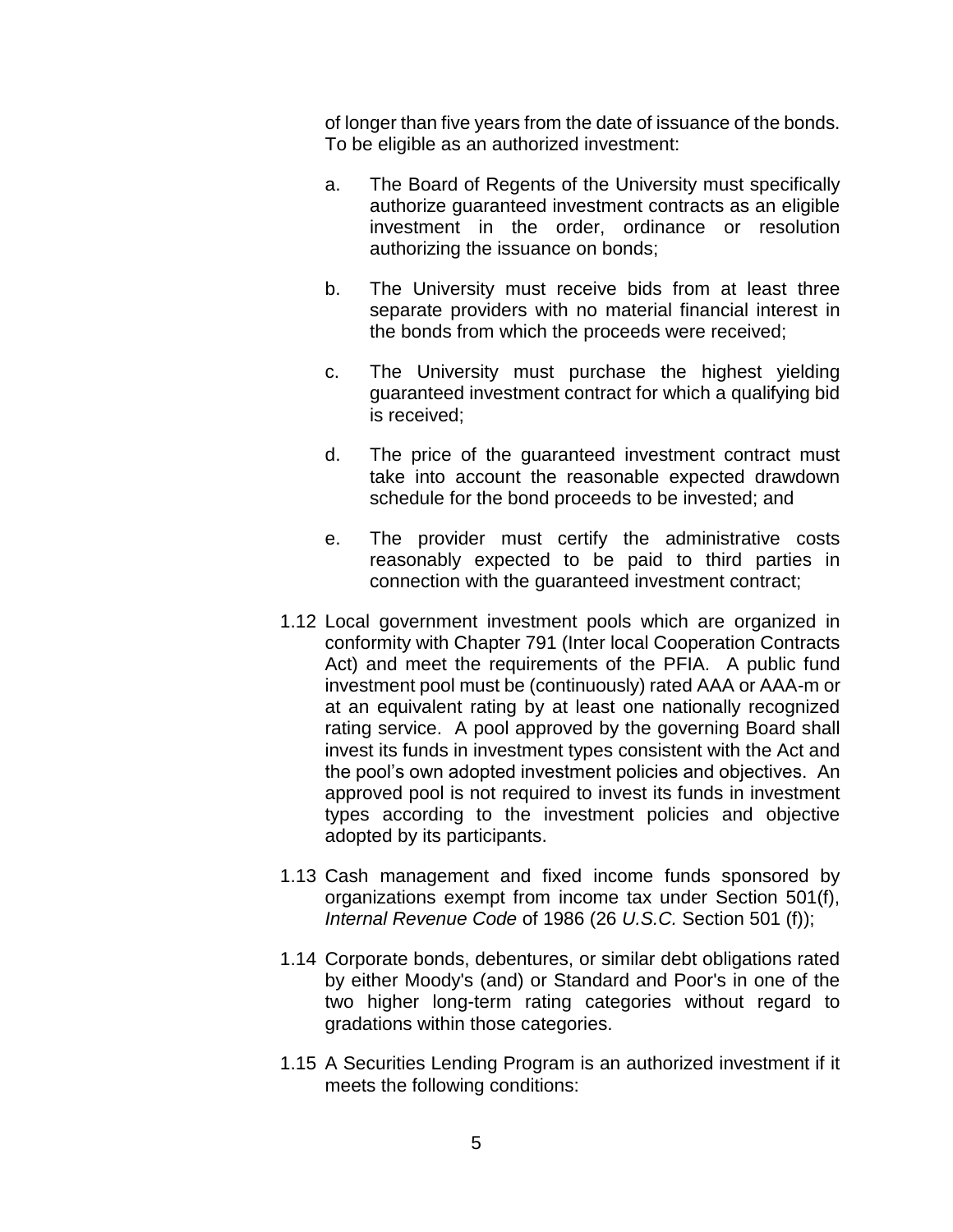- a. A loan made under the program must allow for termination at any time;
- b. A loan made under the program must be placed through a primary government securities dealers, as defined by the Federal Reserve, or a financial institution doing business in the state that is rated not less than A or its equivalent by two nationally recognized rating services. An agreement to lend securities must have a term of one year or less and shall comply with the provisions of section 1058 of the Internal Revenue Code.
- c. A loan made under the program must be secured as prescribed in Section 2256.0115(b)(3) of the Act. Securities being held as collateral must be pledged to the University, held in the University's name, and deposited at the time the investment is made with a third party approved by the University.
- d. The amount of collateral must not be less than 100% of the market value of securities loaned, including accrued income. The market value of securities loaned shall be determined daily. Cash received as collateral shall not be invested for a term later that the expiration date of the securities agreement and may only be invested in investments as authorized by this Policy.

### **VI. Security Procedures**

### Section 1 Security Procedures

- 1.1 All investment transactions must comply with the policies and procedures established in this policy. Cash is invested so that un-invested cash, which earns little or no interest, is minimized.
- 1.2 A security purchased by the University shall be delivered to the custodial bank selected by the University. The delivery shall be made under normal and recognized practices in the securities and banking industries, including the book entry procedure of the Federal Reserve Bank.
- 1.3 Settlement of all investment transactions, except investment pools and mutual funds, must be on a delivery versus payment basis.
- 1.4 Ratings of applicable investments will be monitored on a monthly basis through the custodian, nationally recognized credit rating agencies or other means. If a rating drops below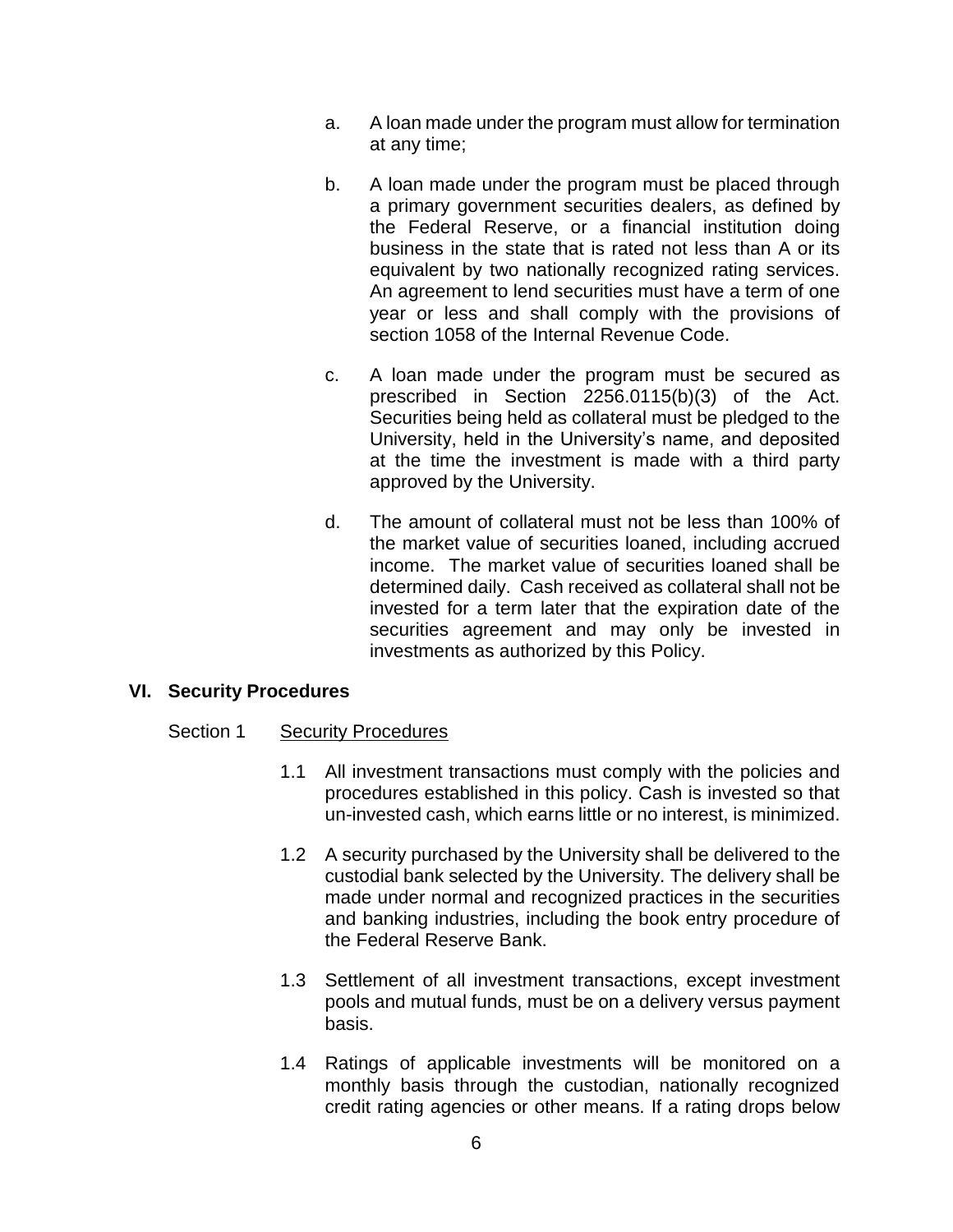the established minimum of this policy, the Investment Officer, the Vice President for Finance and Administration ("VPFA") and the University's Investment Manager will review the investment and make a decision regarding the liquidation of that investment.

- 1.5 Investments that were authorized at the time of purchase and are now prohibited investments need not be liquidated before their stated final maturity date.
- 1.6 Securities donated to the University, including stocks, will not be governed by this policy but will be reported as part of the overall portfolio.
- 1.7 The weighted average maturity of the entire portfolio shall be maintained at no more than five years calculated on stated maturity and book value basis.

### **VII. Diversification**

Section 1 Diversification of Investments. Investments shall be diversified to minimize the risk of loss resulting from unauthorized concentration of assets in a specific maturity, specific issuer, or specific class of securities. Investment ranges and investment policy limitations without regard to collateralized mortgage obligations acquired prior to September 1, 1995, gifts of stocks to the University, and guaranteed investment contracts are as follows:

| Category                                                                                                                       | <b>Maximum</b><br><b>Stated</b><br><b>Maturity</b> | <b>Maximum</b> |
|--------------------------------------------------------------------------------------------------------------------------------|----------------------------------------------------|----------------|
| U.S. Treasury Securities and securities having principal and<br>interest guaranteed by the U.S. Government                     | 5 Years                                            | 100%           |
| U.S. Government agencies, instrumentalities and<br>government-sponsored enterprises (excluding mortgage-<br>backed securities) | 5 Years                                            | 50%            |
| <b>Federal Agency Mortgage-backed Securities</b>                                                                               | 10 Years                                           | 35%            |
| <b>Fully-insured or Collateralized Certificates of Deposit</b>                                                                 | 5 Years                                            | 25%            |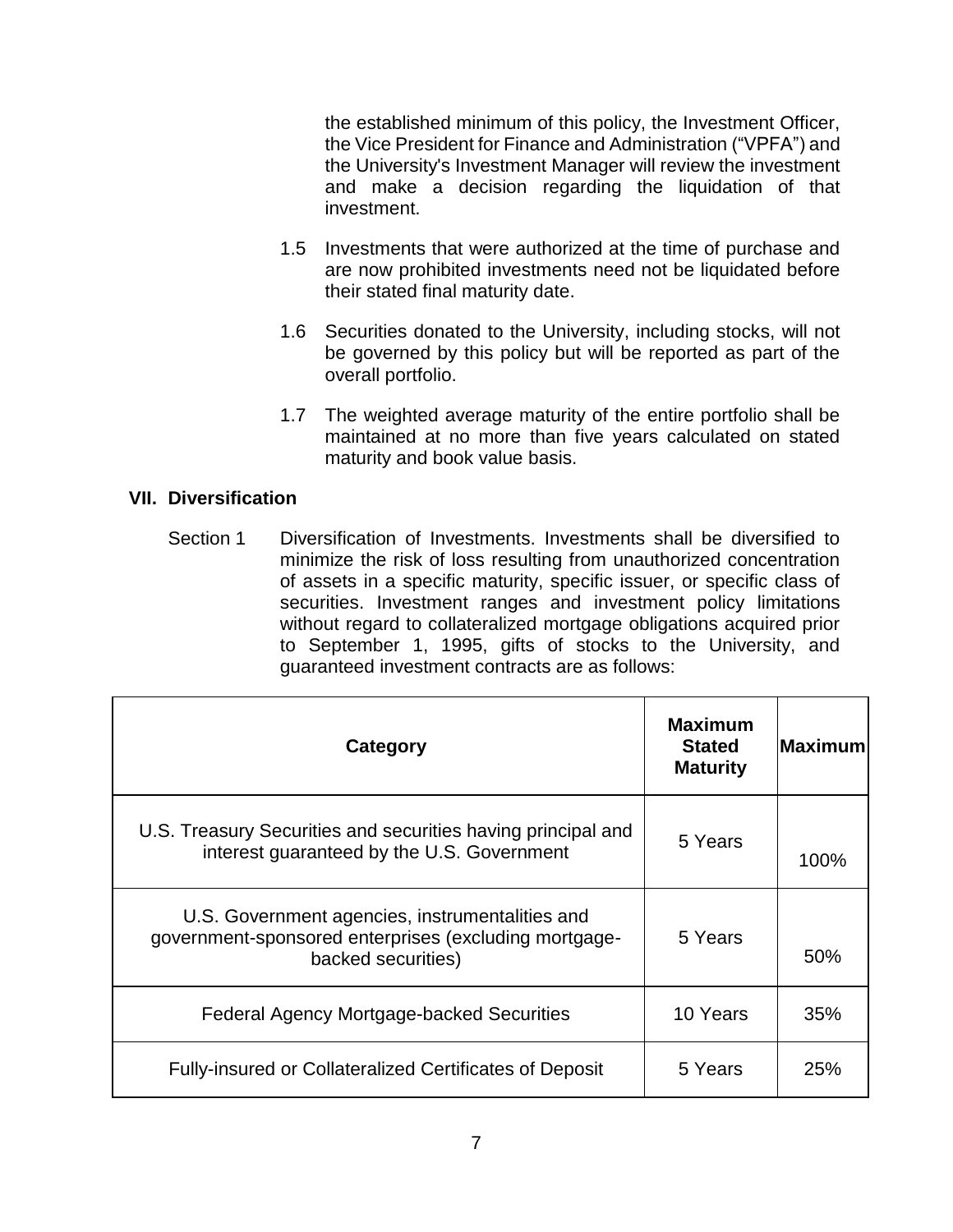| Category                                                                                                                                                                      | <b>Maximum</b><br><b>Stated</b><br><b>Maturity</b> | <b>Maximum</b> |
|-------------------------------------------------------------------------------------------------------------------------------------------------------------------------------|----------------------------------------------------|----------------|
| <b>Bankers' Acceptances</b>                                                                                                                                                   | 270 Days                                           | 25%            |
| <b>Commercial Paper</b>                                                                                                                                                       | 270 Days                                           | 25%            |
| Repurchase Agreements                                                                                                                                                         | 90 Days                                            | 25%            |
| <b>No-load Mutual Funds</b>                                                                                                                                                   | N/A                                                | 20%            |
| <b>Approved Investment Pools</b>                                                                                                                                              | N/A                                                | 75%            |
| Cash Management and Fixed Income Funds sponsored by<br>organizations exempt from income tax under Section 501(f),<br>Internal Revenue Code of 1986 (26 U.S.C. Section 501(f)) | N/A                                                | 50%            |
| Corporate Bonds                                                                                                                                                               | 5 Years                                            | 50%            |

Section 2 Investment Restrictions. On a book-value basis, no more than five percent of the portfolio can be invested in any one company and no more than twenty percent of the portfolio can be invested in any one industry, as defined by Standard and Poor's broad categories.

#### **VIII. Board, VPFA, and Investment Officer Responsibility**

- Section 1 Investment Responsibility
	- 1.1 The Board delegates authority to the Vice President for Finance and Administration to manage Texas Woman's University's investment portfolio. The Vice President for Finance and Administration may appoint an Investment Officer for the University and may acquire the services of an investment management firm. The authority to deposit, withdraw, invest, transfer, or manage the University's investment portfolio is effective until rescinded or until the termination of the Investment Officer's employment.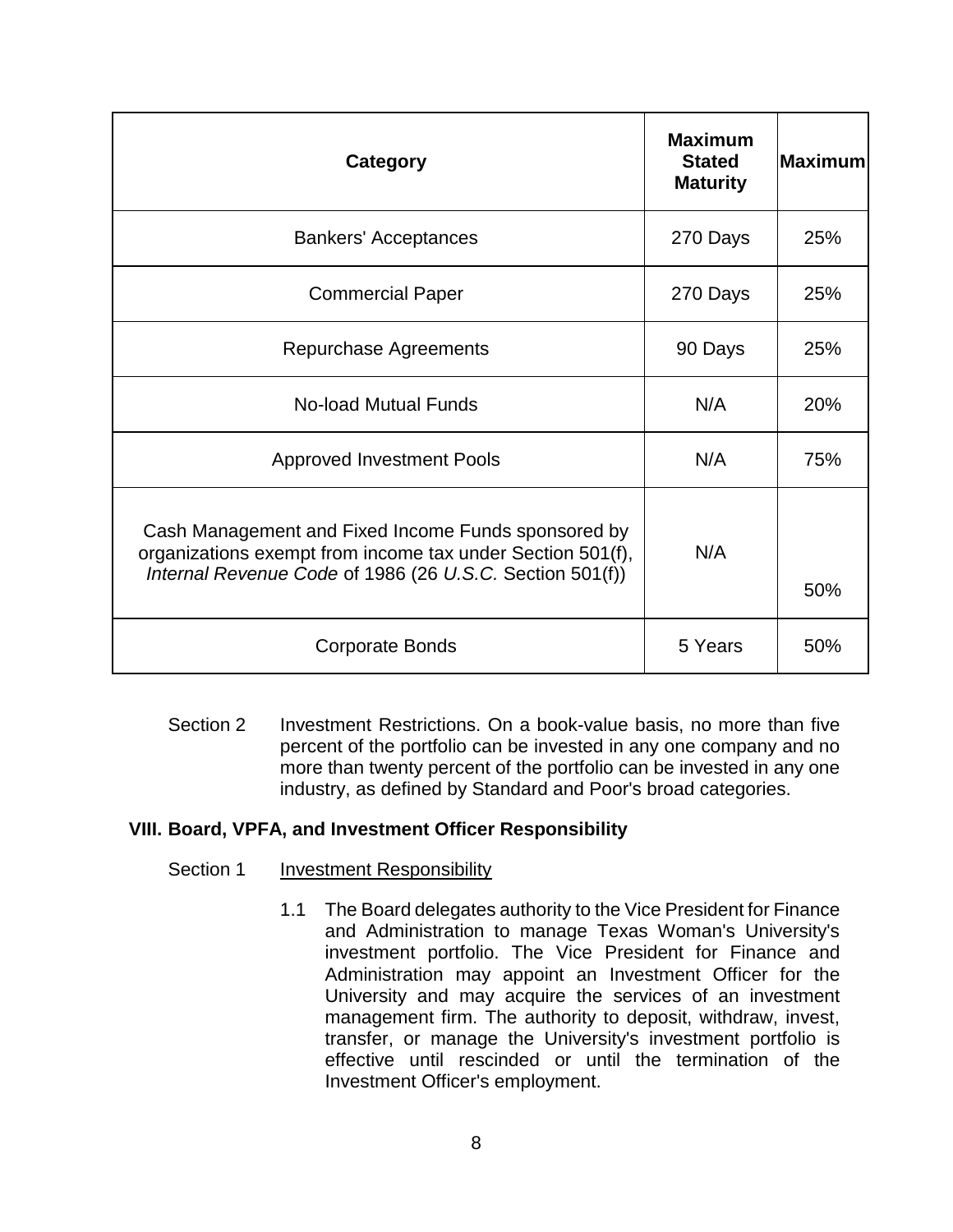- 1.2 Each member of the Board of Regents and the Investment Officers shall attend at least one training session relating to the person's responsibilities within six months after taking office or assuming duties, as required by the Government Code Section 2256.007(a). The VPFA and Investment Officer shall attend training by an independent source approved by the Board of Regents not less than once each state fiscal biennium. The Investment Officer shall prepare a report on changes in the Public Funds Act for the Board within 180 days of the end of each regular session of the Legislature.
- 1.3 The University's designated Investment Officer will initiate and administrate a process for the selection by the Board of a qualified firm to serve as Investment Manager. The Process will solicit proposals from firms that are qualified by the Securities and Exchange Commission under the U.S. Investment Advisors Act of 1940. This qualification provides assurance that the firm chosen to serve as investment manager does comply with Texas Government Code Section 2256.005 (b)(3) concerning the quality and capability of investment management. The term of the contract with an investment management firm shall be two years, and may provide for two additional one-year extensions to the original term.
- 1.4 The VPFA and the Investment Officer must disclose to the Texas Ethics Commission and the Board any personal business or family relationship with any business organization offering to engage in an investment transaction with the University. Any relationship that conflicts with or impairs judgment concerning the investment portfolio must be reported. Relationships such as ownership of ten percent or more of the voting stock or shares of the business organization or ownership of \$5,000 or more of the market value of the business organization, or funds received by the VPFA or Investment Officer from the business organization exceed ten percent of the VPFA or Investment Officer's gross income for the previous year, or the VPFA or Investment Officer has acquired from the business organization during the previous year investments with a book value of \$2,500 or more for the personal account of the VPFA or Investment Officer are considered reportable relationships. Family relationships within the second degree by affinity or consanguinity, as defined under Chapter 573, require disclosure.
- 1.5 The Investment Officer will not be held personally liable for fluctuations in market value or loss on the portfolio if this Policy and all procedures are followed.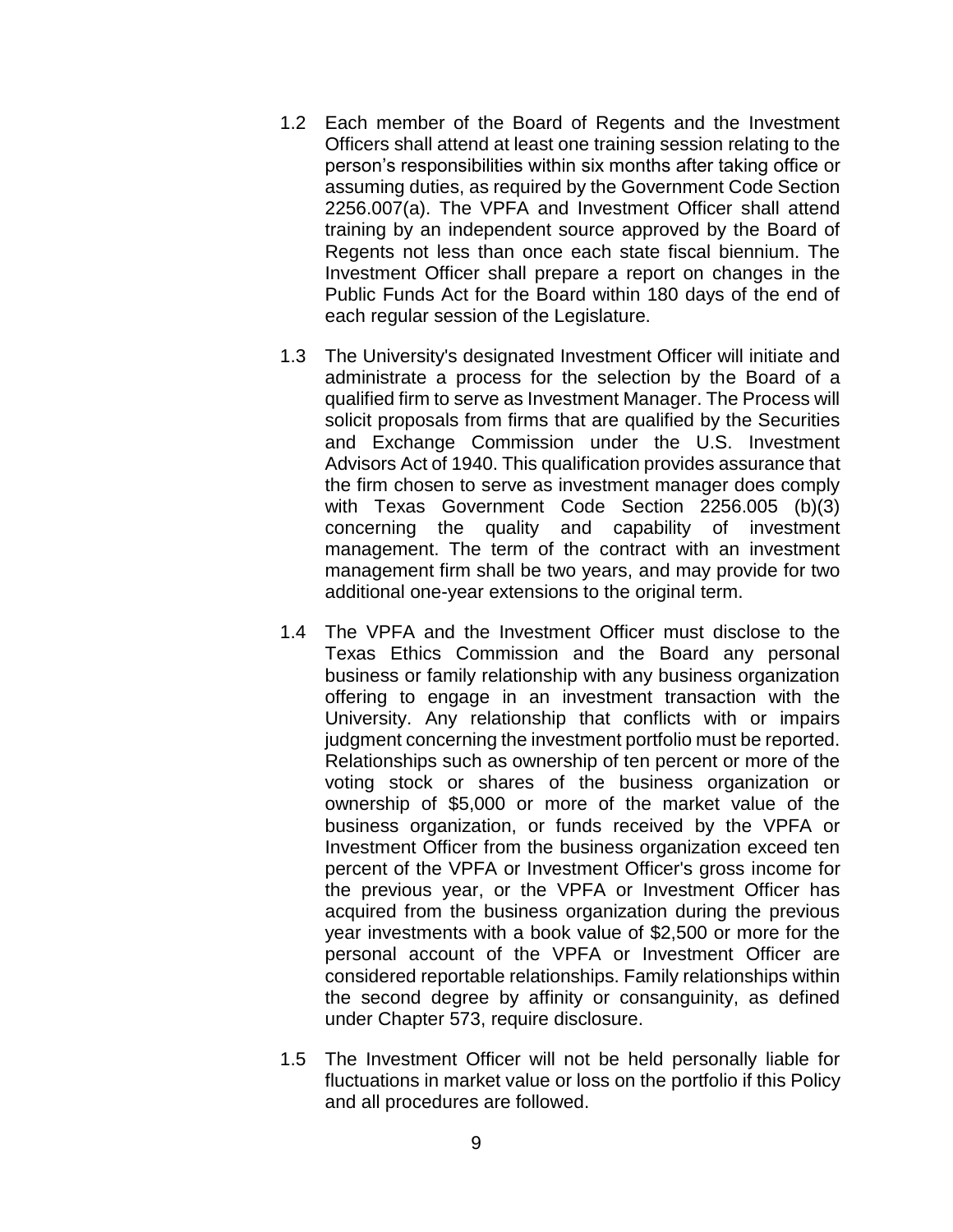- 1.6 Each member of the Board shall receive, not less than quarterly, reports that describe investment activity and changes in market value of all investments. The Board shall review the annual compliance audit of management's controls for investments and adherence to investment policy.
- 1.7 The Board shall review and approve, not less than annually, its Investment Policy and strategy.
- 1.8 It is the responsibility of the Investment Officer in conjunction with the investment management firm to manage the University's investment portfolio in the manner outlined in this policy. The Investment Officer may establish procedures to conduct the transactions necessary to perform their duties and provide records of the transactions.

## **IX. Investment Reporting**

### Section 1 Investment Reports

- 1.1 Not less than quarterly the Investment Officer will submit written quarterly reports to the Board, the President, and the Vice President for Finance and Administration. The report must meet the requirements of the PFIA.
- 1.2 If investments are made in other than money market mutual funds, investment pools or accounts offered by its depository bank in the form of certificates of deposit, or money market accounts or similar accounts, the reports shall be formally reviewed at least every two years by an independent auditor, and the result of the review shall be reported to the Board by that auditor.

### **X. Broker/Deals**

### Section 1 Broker/Dealers Information Management

- 1.1 Information on each broker/dealer with which the University transacts business will be maintained by the University or the investment manager. The Investment Officer may not engage in an investment transaction with a business organization unless a qualified representative of the business organization submits a written instrument stating that:
- 1.2 A qualified representative has received and reviewed the University's investment policy and;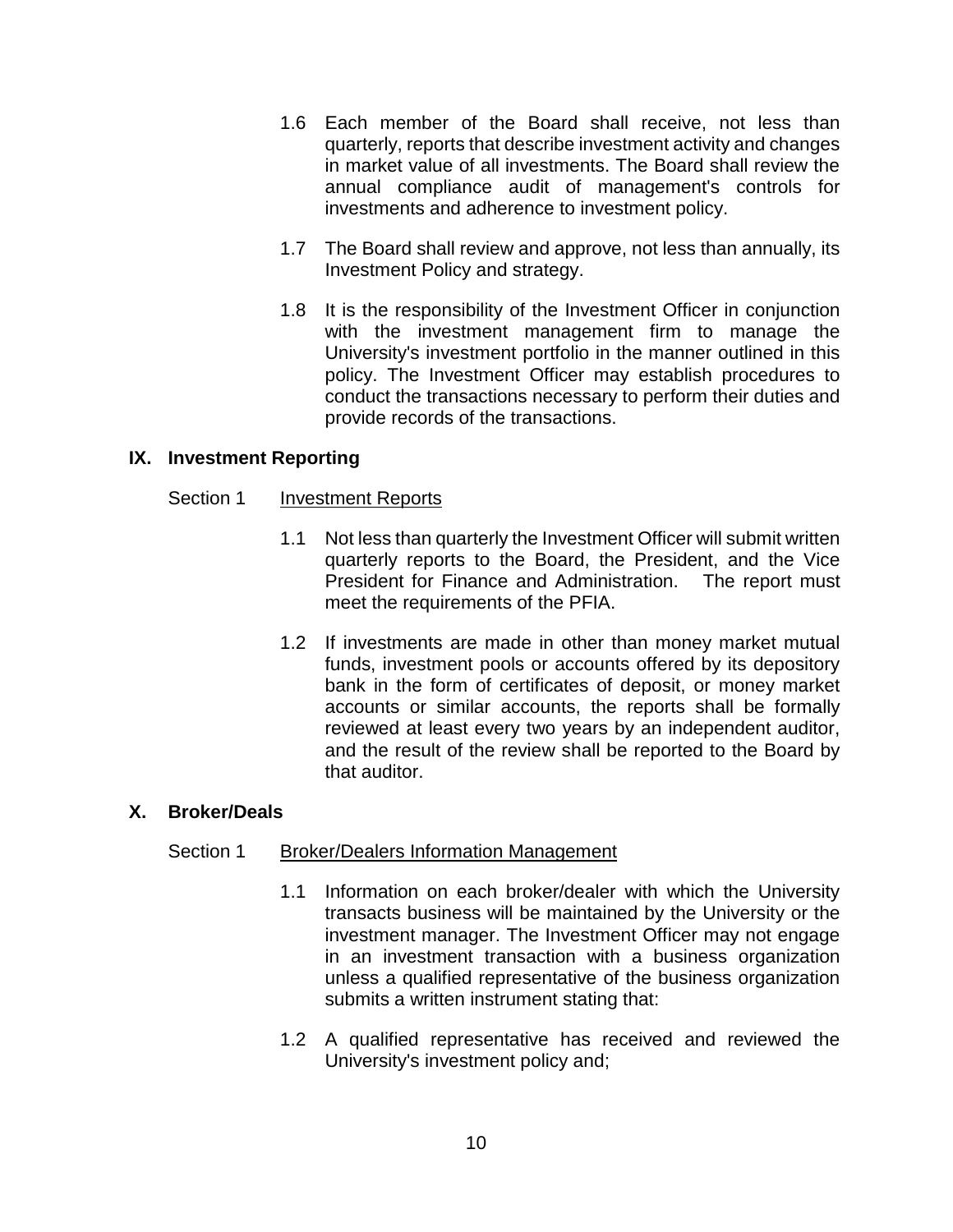- 1.3 The business organization has implemented reasonable procedures and controls to preclude investment transactions conducted between the University and organization that are not authorized by the University's investment policy.
- 1.4 The Board or the designated investment committee of the University shall, at least annually, review, revise and adopt a list of qualified brokers that are authorized to engage in investment transactions with the University.

### **XI. Internal Controls**

- Section 1 Investment Officer Responsibilities. The Investment Officer is responsible for all investment transactions undertaken and shall control access to investments through a system of controls that regulate the activities of subordinates. The Investment Officer may not establish procedures that abrogate any portion of this policy or the authorizing statute.
- Section 2 Other People and Investment Transactions. No person may engage in an investment transaction for the University except as provided under the terms of this policy and the procedures established by the investment officer.

### **XII. Rationale and Need for Policy**

Rationale. This investment policy covers all Texas Woman's University funds and funds held by the University for others excluding endowment funds. The University's endowment funds are covered by the Texas Woman's University Regent Policy E.50110: Endowment Investment and Distribution Policy.

#### **REVIEW**

This policy will remain in effect and published until it is reviewed, updated, or archived. This policy is to be annually reviewed. Interim review may be required as a result of updates to federal and state law or regulations, or internal processes or procedures.

#### **REFERENCES**

Texas Gov't Code 2256

Texas Gov't Code 2257

Texas Education Code Sec. 51.0031

15 U.S.C. Section 78a et seq.

15 U.S.C. Section 80a-1 et seq.